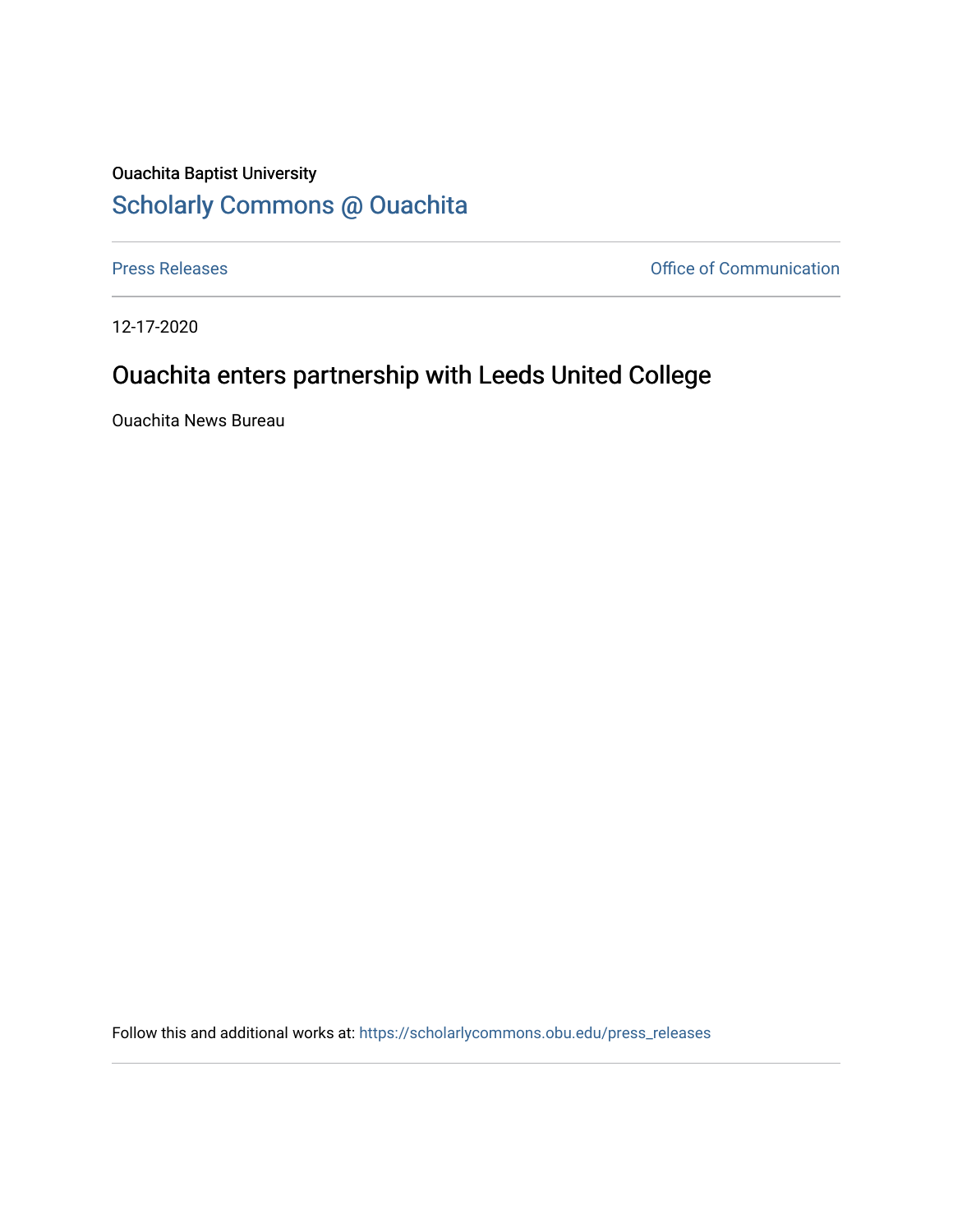

For immediate release **Ouachita enters partnership with Leeds United College**



December 17, 2020 For more information, contact OBU's news bureau at **newsbureau@obu.edu** or (870) 245-5206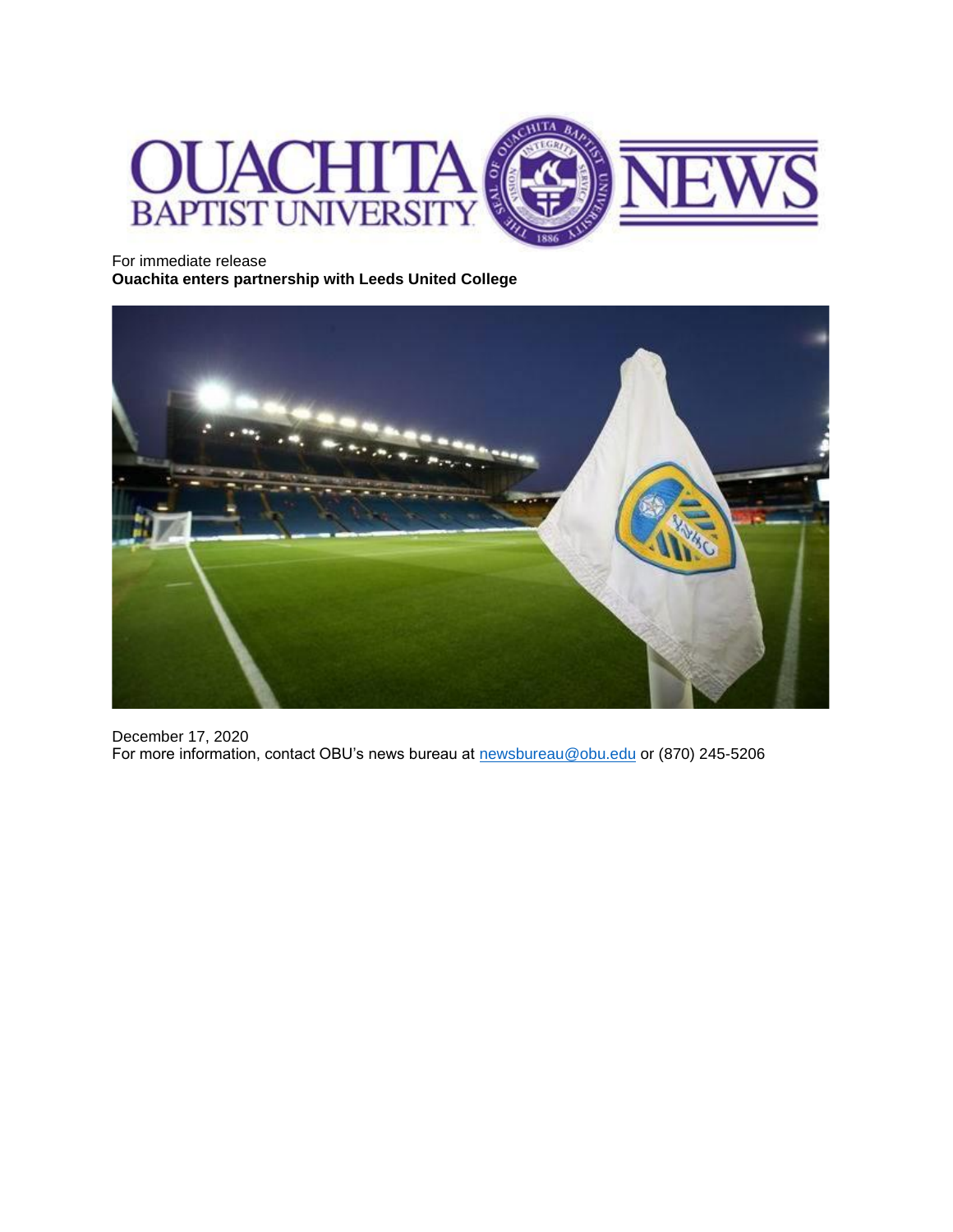ARKADELPHIA, Ark.—Ouachita Baptist University has begun a working partnership with Leeds United College and Longford International College to explore collaborative educational opportunities ranging from guest speakers to internships to full degree programs. LUC and LIC are included in the educational division of Leeds United Football Club, which is based in Leeds, England.

"Ouachita has a long history of international engagement, including our first partnership with an overseas university in the 1970s," said Dr. Stan Poole, Ouachita's vice president for academic affairs. "We're especially eager to explore how this partnership can provide access to exceptional high-impact learning experiences that deepen our students' classroom knowledge and understanding.



*Picture 1* Ouachita's working partnership with Leeds United College (LUC) and Longford International College (LIC) will explore collaborative educational opportunities ranging from guest speakers to internships to full degree programs.

The institutions anticipate a collaborative working partnership drawing on the strengths of each establishment for the benefit of students. Access to facilities and educational content are among the resources each institution brings to the relationship as future programs are considered.

"We're really pleased to launch this new and exciting partnership," said Spencer Taylor, director of education at Leeds United. "It will be great to see the relationship progress over time, with all parties working together to create opportunities for young students to study and learn whilst also developing important research and initiatives."

"We believe in the power of [soccer] and education together and how it can break down cultural barriers, bring people together and make a positive difference to the lives of many," added Professor Vincent English, president of Longford International College. "Longford College is also delighted to be part of an innovative approach to education where the rigor of academia is balanced against the practical approach."

LIC and LUC currently offer accredited diplomas and master's degrees in such fields as business leadership, football business and sports performance.

"We also look forward to collaborating with our partners to consider unique graduate-level programs that take advantage of the strengths of our diverse institutions," Poole added.

"We are encouraged by the opportunity to partner in new, creative ways as we seek to expand the reach of our mission globally through unique partnerships and programs," added Dr. Monica Hardin, associate vice president for graduate and professional studies. "As higher education continues to evolve in a globalized world, international partnerships are vital and we look towards a bright future with LUC and LIC."

Ouachita Baptist University, a private liberal arts university in Arkadelphia, Ark., is in its 135<sup>th</sup> year as a Christ-centered learning community. Its seven academic schools enroll about 1,600 students and include business, Christian studies, education, fine arts, humanities, natural sciences and social sciences. The university features 15 intercollegiate athletics teams, including men's and women's soccer, with more than 25% of the student body competing as student-athletes. For more information, visit [www.obu.edu.](http://www.obu.edu/)